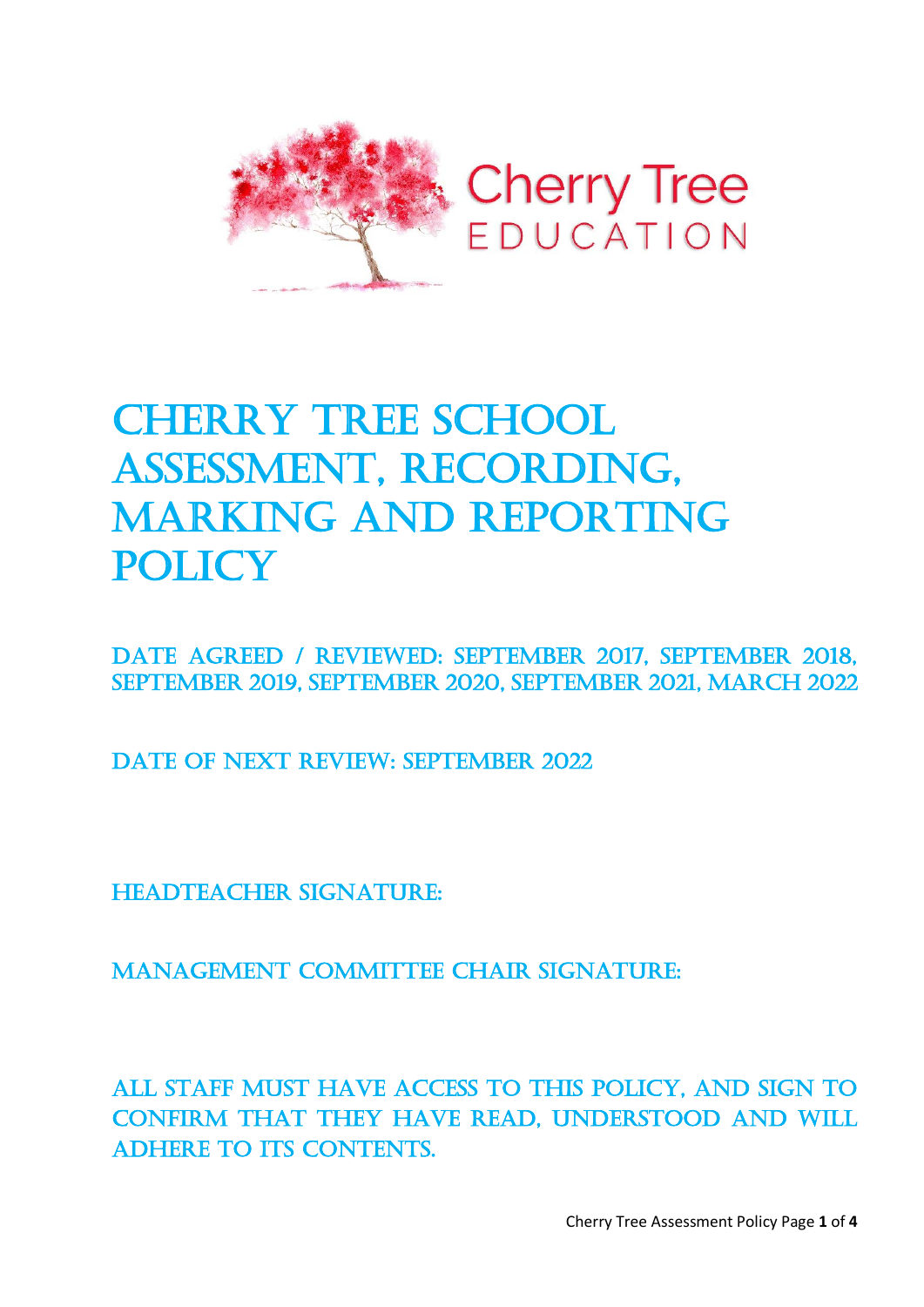# **Assessment, Recording, Marking and Reporting Policy**

## **Initial / Diagnostic Assessment**

Cherry Tree School regards assessment as a critical element of teaching and learning. Valid reliable and varied methods of assessment of learners' progress, informs both teachers and learners how they are doing and what they need to do to improve. We view assessment as an ongoing part of the learning process rather than in addition to it.

We will set both formative and summative assessment tasks as part of day-to-day teaching through marking, testing and providing opportunities for self and peer assessment.

Cherry Tree will carry out Functional Skills base line assessments for functional English and Maths when pupils join Cherry Tree and then bi-annually to measure progress.

On entry to Cherry Tree an initial assessment will be made taking the following into account where appropriate and available:

- The pupil's statement of Special Educational Needs
- The pupils Education and Health Care Plan
- The pupils' previous school records and data where applicable
- Professional reports including Education Psychology and Clinical Psychology reports
- Cherry Tree's baseline assessments

These assessments will enable staff to:

- identify each pupil's level of achievement
- identify specific difficulties which are affecting pupil progress
- identify specific issues which are affecting the pupil's readiness to learn
- plan and implement appropriate learning experiences and behavioural support which promotes pupil progress. This in turn informs the development of Individual Education Plans, and day to day planning.

Assessment will build a clear picture of the learner's achievements and learning journey. When assessment is set it will be clear to the learner what is being assessed and how it is being assessed. The pupils will be encouraged to complete any assessment to their highest potential, and given constructive feedback on positives, and ways to improve. Assessment will additionally inform future teaching and learning to develop their curriculum and lesson planning.

Assessment will be well maintained by all staff involved in teaching, learning and assessment. Workbooks, work folders, electronic files, observations, photographs etc. of pupil's assessment will be made available for any inspections or visits from any external organisation. Assessment records will also inform meaningful data on pupil's progress. Data will be used to analyse pupils' achievements against national standards, and track their progress over short and long term timeframes. Reviews and records of assessment and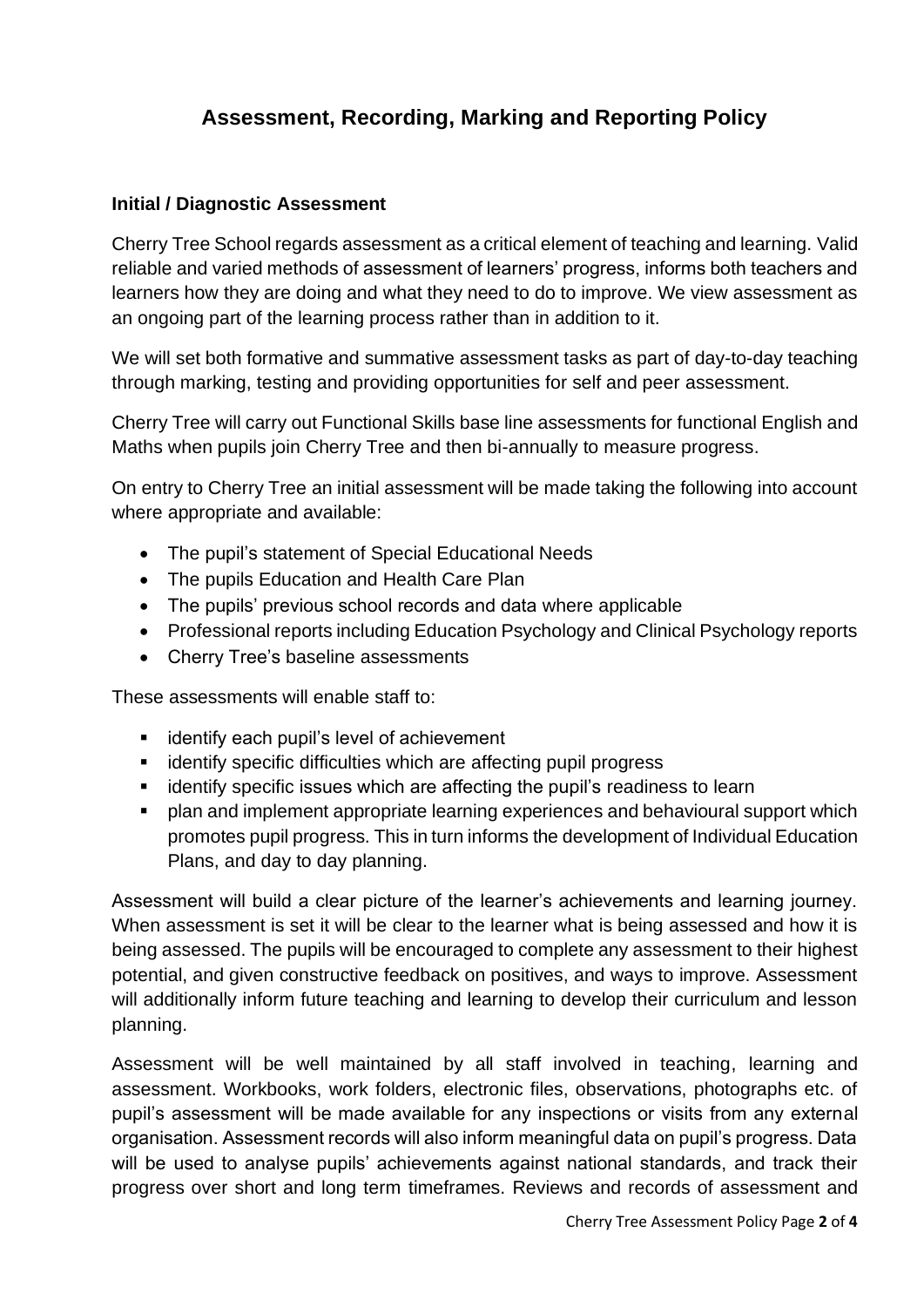achievements will be informed to pupils and parents / carers through biannual reports (terms 3 and 6).

# **Marking and Feedback**

Feedback after teaching, learning and assessment is an ongoing process in every lesson. The feedback procedures are:

WWW (What Went Well) and EBI (Even Better If) feedback slips are used and marked during every lesson with the pupils, including them in the process. This will ensure the feedback is timely and meaningful to the pupils. The pupils will also be asked to feedback on the lesson itself, including them in the reviewing and development process of teaching and learning. In the feedback slips contain three colours to review their lesson; green – learning outcomes achieved, amber – learning outcomes partly achieved, and red – learning outcomes not yet achieved. Pupils are encouraged to comment on their views of the lesson and how they did. This involves the pupil in their learning journey and tracking their progress.

WWW comments should:

- identify what they have achieved
- help them see what they are improving on
- relate feedback to the learning objective
- promote independent and hard work
- encourage learners to keep on improving
- focus on 1 or 2 key areas

WWW comments should not:

- focus on behaviour within the lesson (unless it's taking account of positive behaviours in relation to the tasks)
- be vague in content
- have negative connotations

EBI comments should:

- guide learners on what and how to improve
- promote viewing their work in different ways
- ask learners questions to draw answers and solutions
- be constructive, so that students feel encouraged and motivated to improve
- stimulate reflection, interaction, and dialogue about learning improvement
- focus on 1 or 2 key areas

EBI comments should not:

- read as judgemental
- focus on the negatives in a condescending tone
- be missing
- criticise the efforts of the learner

Marking across the school is carried out by all staff **in green pen** as follows: